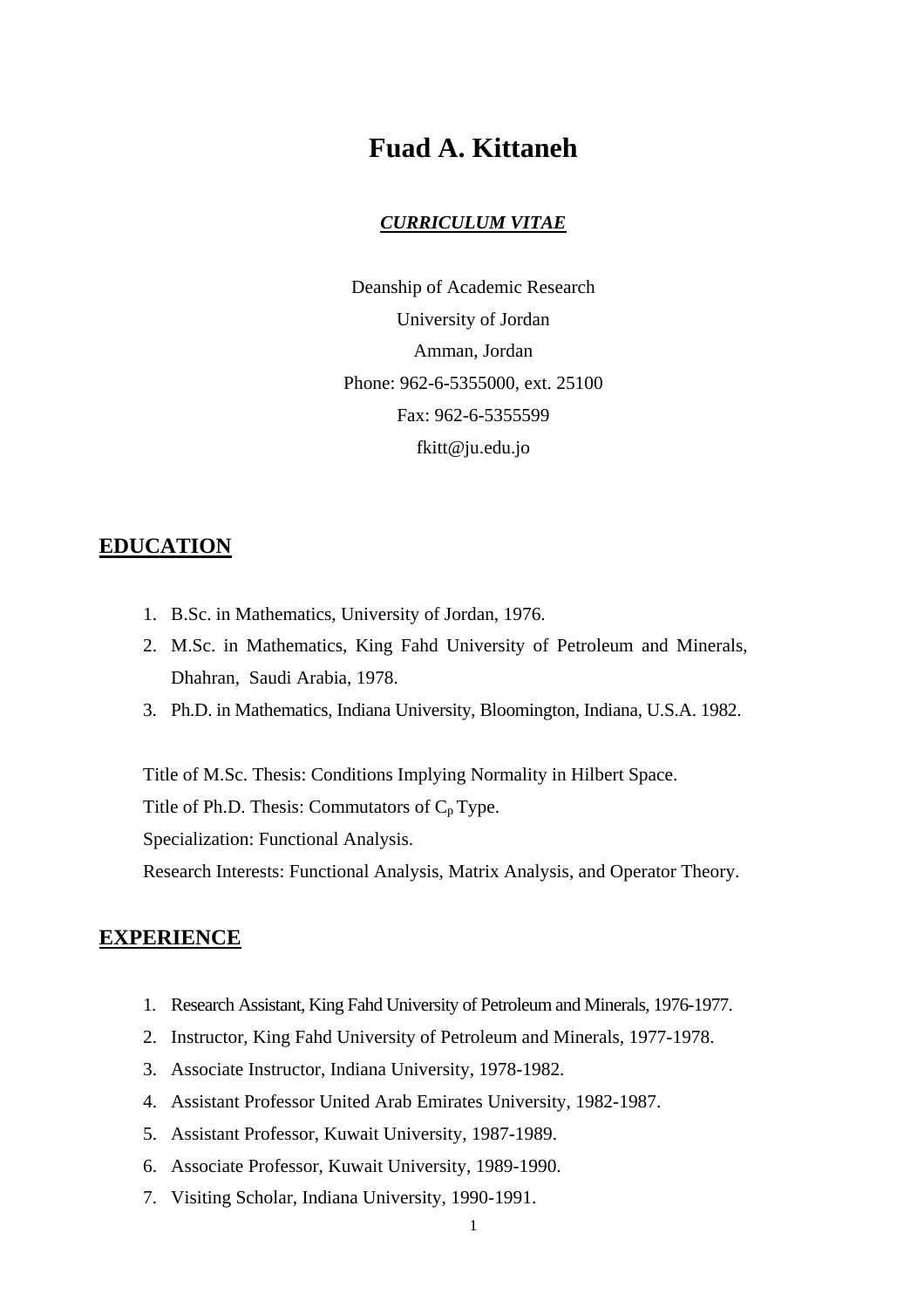- 8. Associate Professor, University of Jordan, 1991-1994.
- 9. Professor, University of Jordan, 1994-Present.
- 10. Professor, Jordan University for Women (Petra University), 1998-1999 (On Sabbatical Leave).
- 11. Professor, Al-Zaytoonah University, 2005-2006 (On Sabbatical Leave).

# **TEACHING RECORD**

I have taught the following courses:

### I**- At the University of Jordan**

- 1. Calculus I
- 2. Mathematics for Business
- 3. Foundations of Mathematics
- 4. Linear Algebra I and II
- 5. Mathematical Analysis I and II
- 6. Real Analysis
- 7. Matrix Theory
- 8. Matrix Analysis
- 9. Complex Analysis
- 10. Functional Analysis
- 11. Operator Theory
- 12. Theory of Inequalities
- 13. Selected Topics in Mathematics

## **II- At Al-Zaytoonah University**

- 1. Calculus I
- 2. Linear Algebra I and II
- 3. Set Theorey
- 4. Special Functions
- 5. Functional Analysis
- 6. Selected Topics in Mathematics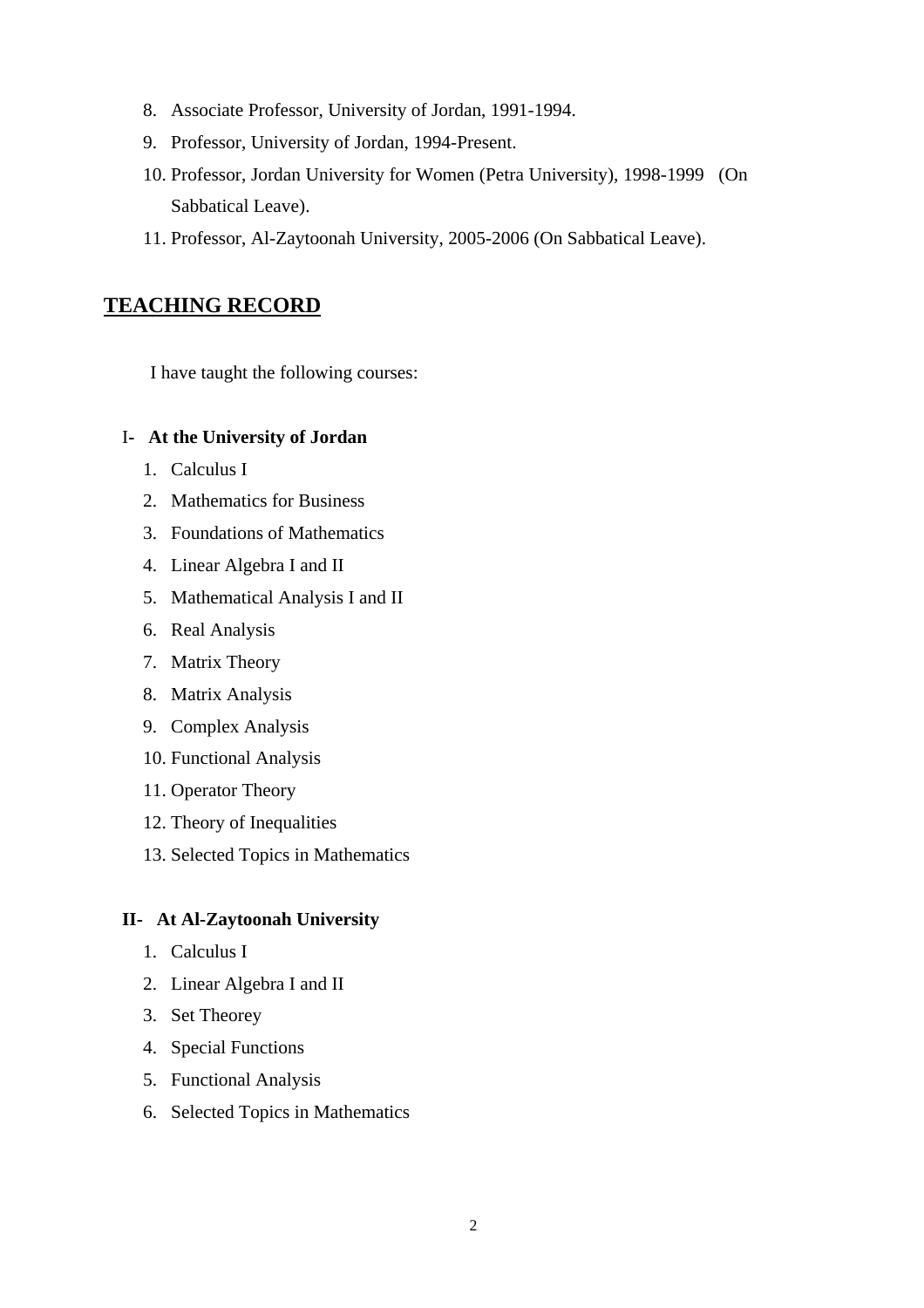# **III- At Jordan University for Women (Petra University)**

- 1. Linear Algebra I and II
- 2. Calculus III
- 3. Real Analysis
- 4. Applied Mathematics
- 5. Calculus of Variations

# **IV- At Indiana University**

- 1. Finite Mathematics
- 2. Calculus I
- 3. Linear Algebra

# **V- At Kuwait University**

- 1. Calculus I and II
- 2. Linear Algebra
- 3. Differential Equations
- 4. Real Analysis I and II

## **VI- At the United Arab Emirates University**

- 1. Precalculus Mathematics
- 2. Calculus I
- 3. Mathematics for Medicine
- 4. Mathematics for Engineering III and IV
- 5. Linear Algebra I and II
- 6. Abstract Algebra I and II
- 7. Real Analysis
- 8. Complex Analysis
- 9. Differential Geometry
- 10. Measure Theory
- 11. Selected Topics in Mathematics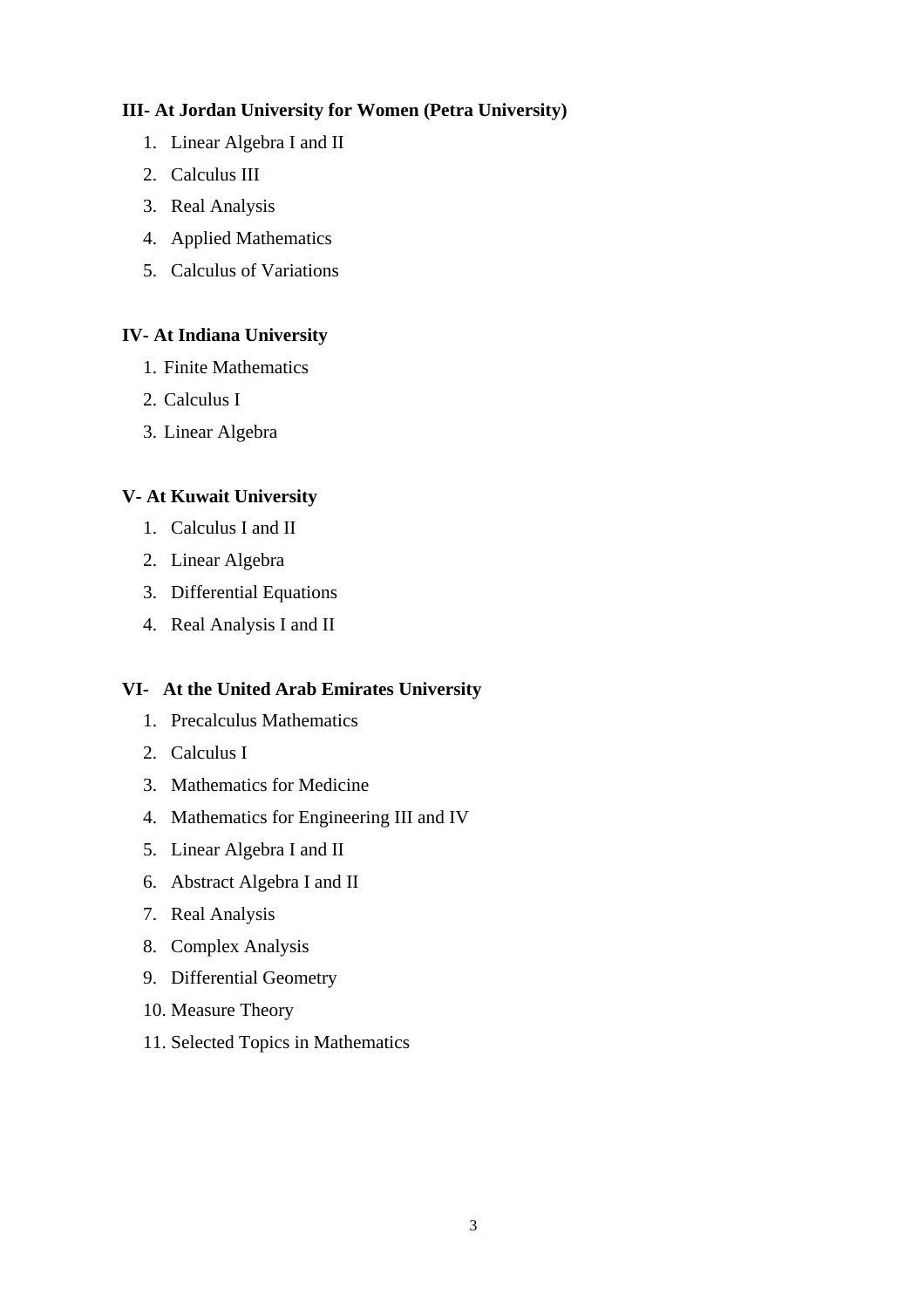#### **VII- At King Fahd University of Petroleum and Minerals**

- 1. Precalculus Mathematics
- 2. Calculus II

**VIII-**I have supervised the theses of more than thirty five M.Sc. and Ph.D. students.

**IX-** I have been invited to give talks at several international leading universities, including Tohokou University, the University of Toronto, the Indian Statistical Institute, and the Institute of Mathematics of the Polish Academy of Sciences.

# **CONFERENCES**

- 1. The American Mathematical Society Annual Meeting, Louisville, Kentucky, U.S.A., January 1984.
- 2. The Mathematical Analysis and Its Applications Conference, Department of Mathematics, Kuwait University, Kuwait, February 1985.
- 3. The Workshop on Global Differential Geometry, International Center for Theoretical Physics, Trieste, Italy, September 1986.
- 4. The American Mathematical Society Annual Meeting, Phoenix, Arizona, U.S.A., January 1989.
- 5. The Third International Linear Algebra Society Meeting, Pensacola, Florida, U.S.A., March 1993.
- 6. The First Annual Conference of the Palestinian Society of Mathematical Sciences, Birziet University, Palestine, June 1993.
- 7. The Fourth International Linear Algebra Society Meeting, Rotterdam, The Netherlands, August 1994.
- 8. The Second Jordanian Mathematical Conference, Muta University, Jordan, September 1994.
- 9. The Second Annual Conference of the Palestinian Society of Mathematical Sciences, Birziet University, Palestine, August 1998.
- 10. The Conference in Mathematical Analysis and Applications, American University of Sharjah, U.A.E., May 2001.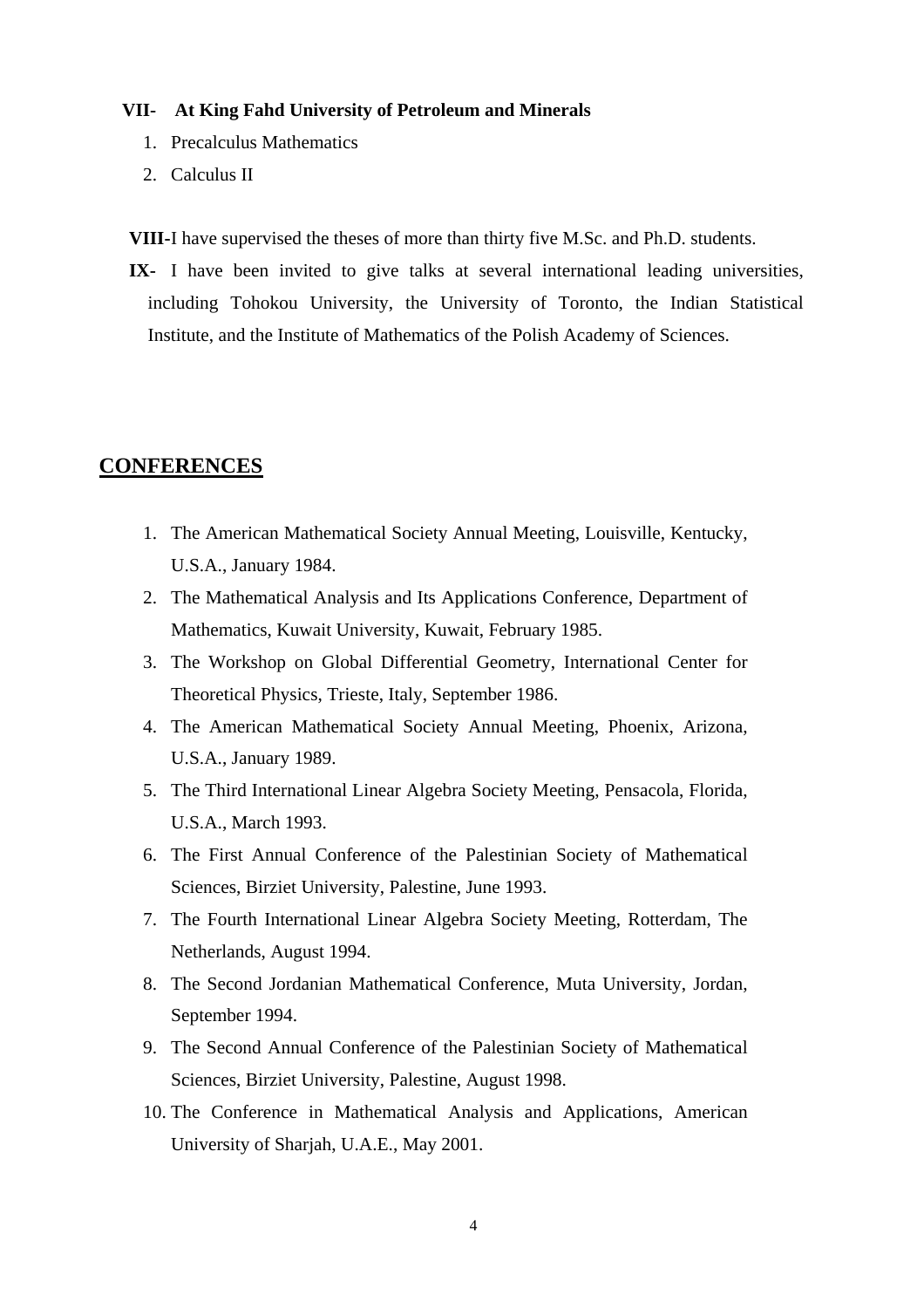- 11. The 19th International Conference on Operator Theory, Timisoara, Romania, June 2002.
- 12. The Joint AMS-India Mathematics Meeting, Bangalore, India, December 2003.
- 13. The Second International Conference on Mathematical Sciences, Al-Ain, U.A.E., December 2004.
- 14. The Third Seminar on Linear Algebra and Its Applications, Kerman, Iran, December 2004.
- 15. The 2005 KOTAC International Conference: Operator Theory and Its Applications, Daegu, Korea, June 2005.
- 16. The Conference on Operator Theory and Operator Algebras, Tohokou University, Japan, November 2006.
- 17. Conference on Ordered Statistical Data and Inequalities, University of Jordan, Jordan, June 2007.
- 18. Conference on Inequalities and Applications 0'7, Noszvaj, Hungary, September 2007.
- 19. The Fifth Linear Algebra Workshop, Kranjska Gora, Slovenia, May 2008.
- 20. Conference on Numerical Matrix Analysis and Operator Theory, Helsinki, Finland, September 2008.
- 21. Ukrainian Mathematical Congress-2009, Kiev, Ukraine, August 2009.
- 22. Operator Theory and Applications: Perspectives and Challenges, Jurata, Poland, March 2010.

## **MEMBERSHIP IN MATHEMATICAL SOCIETIES AND EDITORIAL BOARDS**

I am a member of the American Mathematical Society, a reviewer for Mathematical Reviews and Zentralblatt MATH, and a referee for many leading mathematical journals of highest international reputation. I am on the editorial boards of many international mathematical journals, including Banach Journal of Mathematical Analysis, Bulletin of Mathematical Analysis and Applications, Jordan Journal of Mathematics& Statistics, Journal of Inequalities in Pure and Applied Mathematics, Operators and Matrices, and Special Issue of Linear Algebra and its Applications in honor Roger Horn.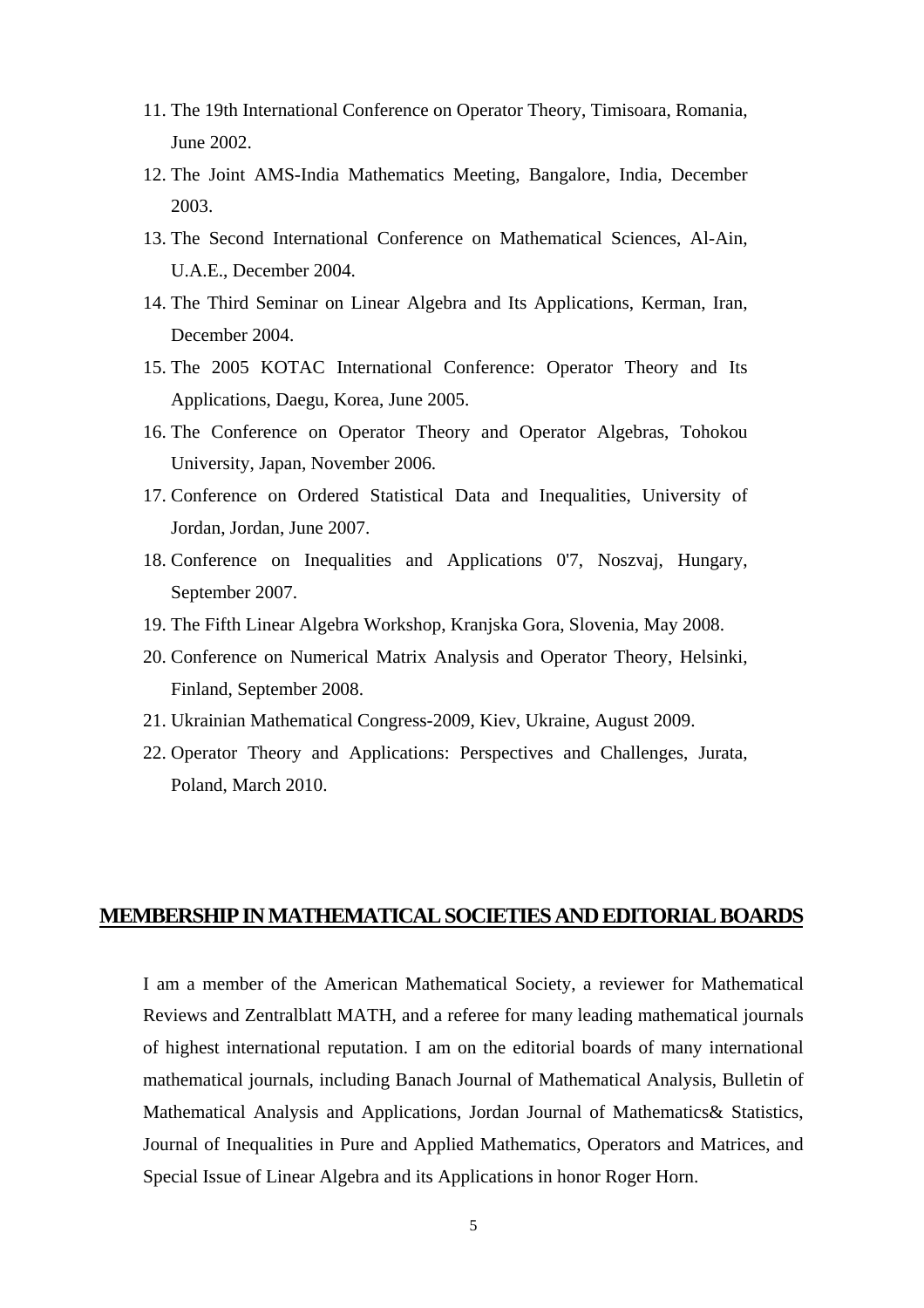# **HONORS AND AWARDS**

- 1. I was a winner of Abdul Hameed Shoman Prize for Young Arab Scientists, June 1987.
- 2. I was a winner of TWAS Associate Membership Scheme at Centers of Excellence in the South, August 1995.
- 3. I was a member of the Selection Committee of the King Faisal International Prize in Science, November 2001 and December 2005.
- 4. I was a winner of the Ministry of Higher Education Prize for Distinguished Scientific Research, May 2003.
- 5. I have been selected to participate in the EU Marie Curie Program of Transfer of Knowledge at the Institute of Mathematics of the Polish Academy of Sciences, August-September 2008 and May-June 2009.
- 6. I was a winner of Scopus Certificate Award, April 2009.

# **ADMINISTRATION AND COMMITTEE SERVICE**

- 1. I was the chairman of the Mathematics Department at the University of Jordan, 2000-2005.
- 2. I am currently the president of Hamdi Mango Center for Scientific Research at the University of Jordan.
- 3. I have served in the following committees:

#### **I- At the University of Jordan**

- 1. Graduate Studies Committee
- 2. Curriculum Committee
- 3. Colloquium Committee
- 4. Library Committee
- 5. Council of Faculty of Science Committee
- 6. Promotion Committee
- 7. Several Ad Hoc Committees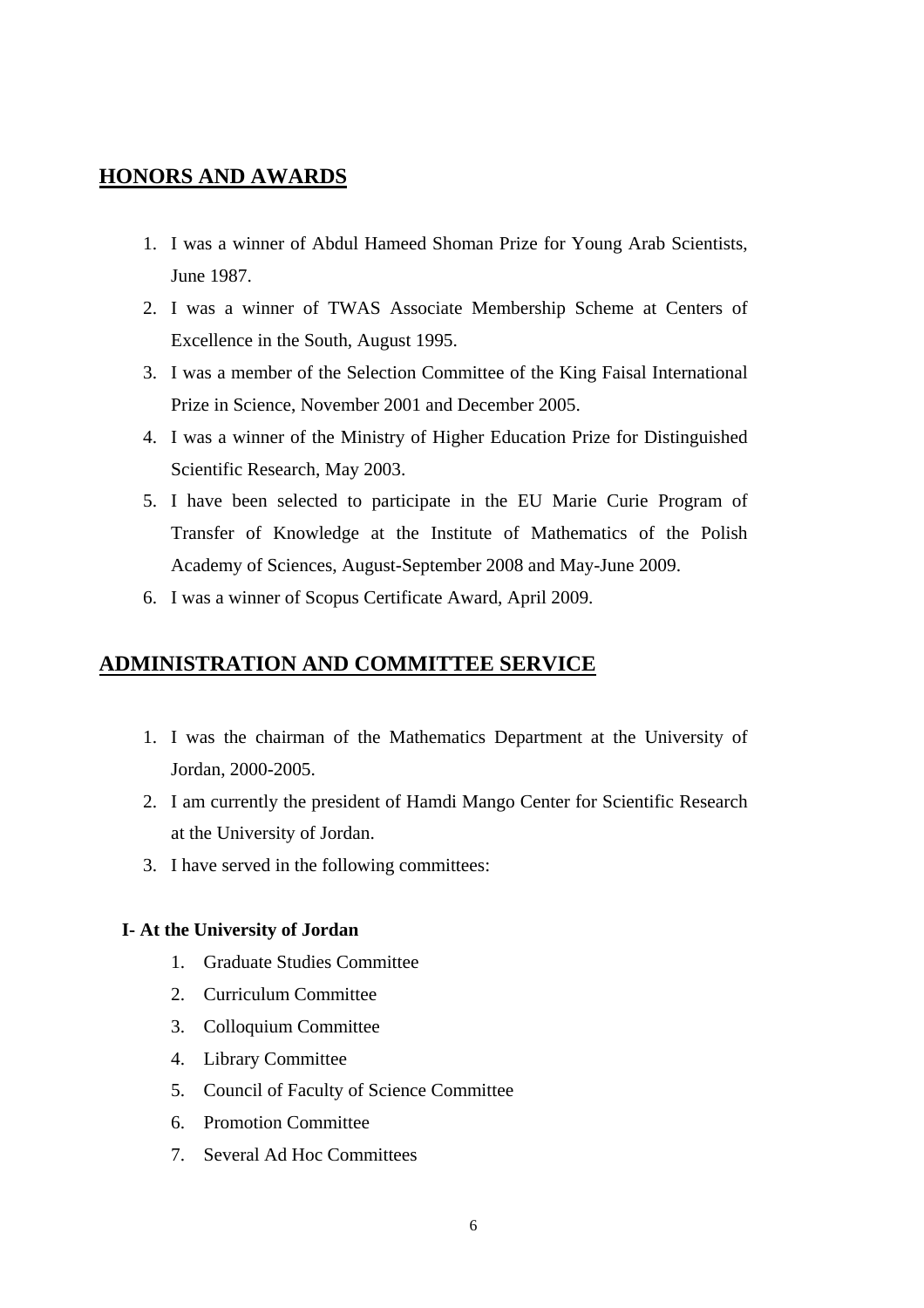## **II- At Al-Zaytoonah University**

- 1. Research Committee
- 2. Curriculum Committee

## **III- At Jordan University for Women (Petra University)**

- 1. Council of Faculty of Science Committee
- 2. Research Committee

### **IV- At Kuwait University**

- 1. Arabization Committee
- 2. Textbooks Committee

## **V- At the United Arab Emirates University**

- 1. Graduate Studies Committee
- 2. Curriculum Committee
- 3. Colloquium Committee
- 4. Search Committee

# **Publications**

I have published about ninety research papers in international mathematical journals of high quality. Some of these papers were written jointly with very famous mathematicians.

- 1. Some conditions on an operator implying normality, Math. Sem. Notes 7 (1979), 629-631.
- 2. Linear operators for which  $(Re T)^2 \le |T|^2$ , Tamkang J. Math. 11 (1980), 111-115.
- 3. On nearly θ-operators, Math. Sem. Notes 10 (1982), 411-415.
- 4. On generalized Fuglede-Putnam theorems of Hilbert-Schimdt type, Proc. Amer. Math. Soc. 88 (1983), 293-298.
- 5. On normality of operators, Rev. Roumaine Math. Pures Appl. 29 (1984), 703- 705.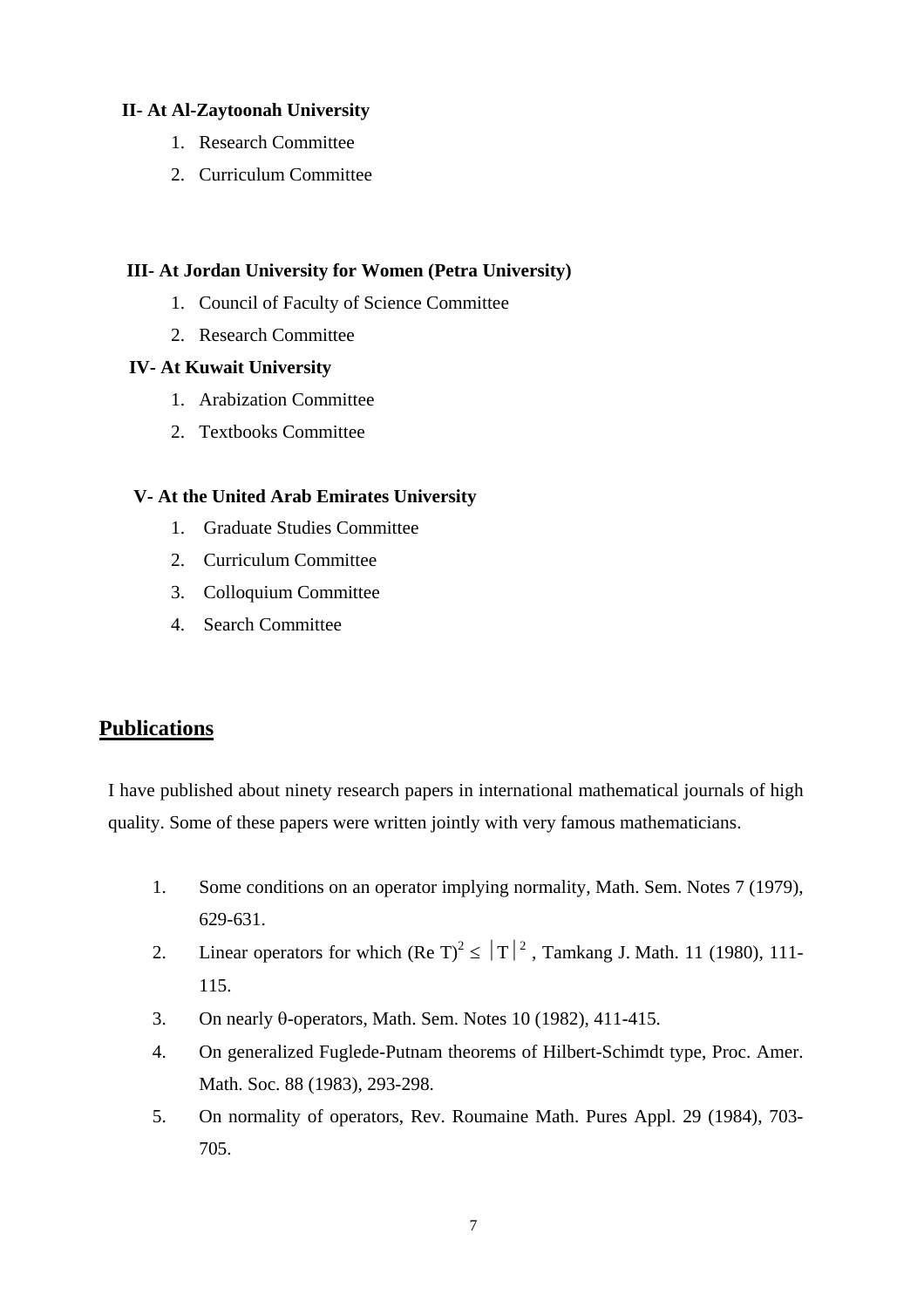- 6. Some characterizations of self-adjoint operators, Acta Sci. Math (Szeged) 47 (1984), 441-444.
- 7. On the structure of polynomially normal operators, Bull. Austral. Math. Soc. 30 (1984), 11-18.
- 8. Inequalities for the Schatten p-norm, Glasgow Math. J. 26 (1985), 141-143.
- 9. On Lipschitz functions of normal operators, Proc. Amer. Math. Soc. 94 (1985), 416-418.
- 10. On the commutants modulo Cp of A2 and A3, J. Austral. Math. Soc. (Series A) 41 (1986), 47-50.
- 11. Inequalities for the Schatten p-norm III, Commun. Math. Phys. 104 (1986), 307- 310.
- 12. On zero-trace commutators, Bull. Austral. Math. Soc. 34 (1986), 119-126.
- 13. Inequalities for the Schatten p-norm IV, Commun. Math. Phys. 106 (1986), 581- 585.
- 14. A note on hyponormal operators, Math. Rep. Toyama Univ. 9 (1986), 105-107.
- 15. (with H. Kosaki) Inequalities for the Schatten p-norm V, Publ. RIMS, Kyoto Univ. 23 (1986), 433-443.
- 16. Inequalities for the Schatten p-norm II, Glasgow Math. J. 29 (1987), 99-104.
- 17. On normal derivations of Hilbert-Schmidt type, Glasgow Math. J. 29 (1987), 245-248.
- 18. Linear operators for which  $||T|| = ||Re T||$ , Kyungpook Math. J. 27 (1987), 163-168.
- 19. Notes on some inequalities for Hilbert space operators, Publ. RIMS, Kyoto Univ. 24 (1988), 283-293.
- 20. On the operator equation  $AX = XY^*$ , Chinese J. Math. 16 (1988), 29-40.
- 21. (with R. Bhatia) On some perturbation inequalities for operators, Linear Algebra Appl. 106 (1988), 271-279.
- 22. On the continuity of the absolute value map in the Schatten classes, Linear Algebra Appl.118 (1989), 61-68.
- 23. (with P. Szeptycki) On operators with positive real parts, Math. Japon. 34 (1989), 933-939.
- 24. (with R. Bhatia) On the singular values of a product of operators, SIAM J. Matrix Anal. Appl.11 (1990), 272-277.
- 25. On some equivalent metrics for bounded operators on Hilbert space, Proc. Amer. Math. Soc. 110 (1990), 789-798.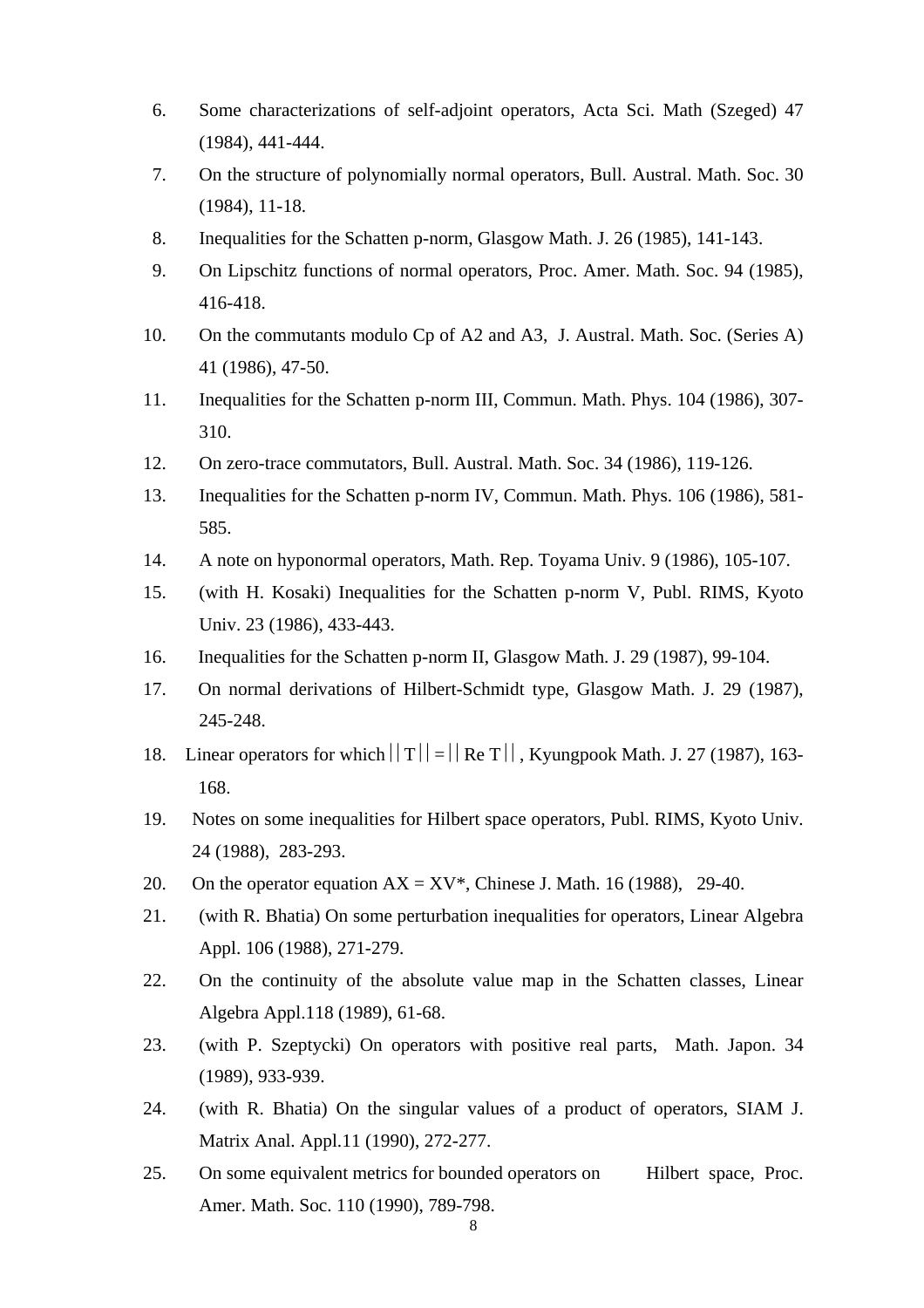- 26. (with R. Younis) Smooth points of certain operator spaces, Integral Equations Operator Theory 13 (1990), 849-855.
- 27. (with R. Bhatia) Norm inequalities for partitioned operators and an application, Math. Ann. 287 (1990),719-726.
- 28. (with R. Bhatia and R. Horn) Normal approximants to binormal operators, Linear Algebra Appl.147 (1991), 169-179.
- 29. On zero-trace matrices, Linear Algebra Appl. 151 (1991), 119-124.
- 30. On the selfadjointness of certain compact operators, Linear and Multilinear Algebra 28 (1991), 203-206.
- 31. Some trace class commutators of trace zero, Proc. Amer. Math. Soc. 113 (1991), 655-661.
- 32. (with R. Bhatia and C. Davis) Some inequalities for commutators and an application to spectral variation, Aequationes Math. 41 (1991), 70-78.
- 33. On the normality of operator products, Linear and Multilinear Algebra 30 (1991), 1-4.
- 34. (with R. Bhatia) Approximation by positive operators, Linear Algebra Appl. 161 (1992), 1-9.
- 35. A note on the arithmetic-geometric mean inequality for matrices, Linear Algebra Appl. 171 (1992), 1-8.
- 36. Trace norm inequalities for hyponormal pairs of operators, Boll. UMI. (7) 6-A (1992), 333-338.
- 37. Norm inequalities for fractional powers of positive operators, Lett. Math. Phys. 27 (1993), 279-285.
- 38. On some operator inequalities, Linear Algebra Appl. 208/209 (1994), 19-28.
- 39. (with D. Jocic) Some perturbation inequalities for self-adjoint operators, J. Operator Theory 31 (1994), 3-10.
- 40. Normal derivations in norm ideals, Proc. Amer. Math. Soc. 123 (1995), 1779- 1785.
- 41. Singular values of companion matrices and bounds on zeros of polynomials, SIAM J. Matrix Anal. Appl. 16 (1995), 333-340.
- 42. Operators that are orthogonal to the range of a derivation, J. Math. Anal. Appl. 203 (1996), 868-873.
- 43. Norm inequalities for certain operator sums, J. Funct. Anal. 143 (1997), 337- 348.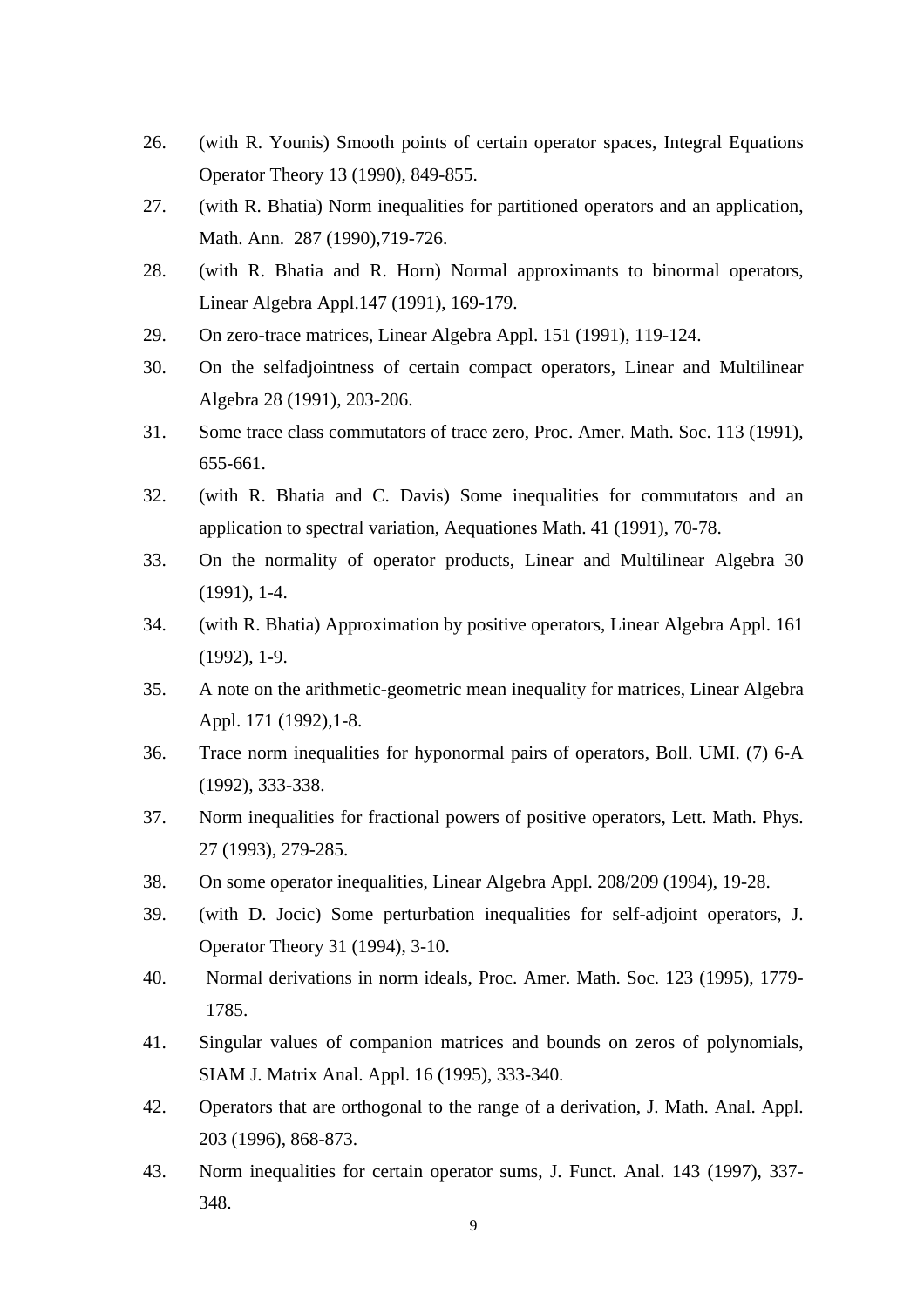- 44. Inequalities for weighted means and applications to positive definite matrices, J. Math. Anal. Appl. 214 (1997), 307-313.
- 45. (with R. Bhatia) Some inequalities for norms of commutators, SIAM J. Matrix Anal. Appl. 18 (1997), 258-263.
- 46. (with R. Bhatia and R.-C. Li ) Some inequalities for commutators and an application to spectral variation II, Linear and Multilinear Algebra 43 (1997), 207-219.
- 47. (with R. Bhatia) Norm inequalities for positive operators, Lett. Math. Phys. 43 (1998), 225-231.
- 48. (with R. Horn) Two applications of a bound on the Hadamard product with a Cauchy matrix, Electronic Journal of Linear Algebra 3 (1998), 4-12.
- 49. (with R. Bhatia and R.-C. Li) Eigenvalues of symmetrizable matrices, BIT. 38 (1998), 1-11.
- 50. Some norm inequalities for operators, Canad. Math. Bull. 42 (1999), 87-96.
- 51. (with O. Hirzallah) Matrix Young inequalities for the Hilbert-Schmidt norm, Linear Algebra Appl. 308 (2000), 77-84.
- 52. (with R. Bhatia) Notes on matrix arithmetic-geometric mean inequalities, Linear Algebra Appl. 308 (2000), 203-211.
- 53. (with R. Bahtia) Cartesian decomposition and Schatten norms, Linear Algebra Appl. 318 (2000), 109-116.
- 54. (with O. Hirzallah) Norm inequalities for weighted power means of operators, Linear Algebra Appl. 341 (2002), 181-193.
- 55. (with O. Hirzallah) Non-commutative Clarkson inequalities for unitarily invariant norms, Pacific J. Math. 202 (2002), 363-369.
- 56. Commutator inequalities associated with the polar decomposition, Proc. Amer. Math. Soc. 130 (2002), 1279-1283.
- 57. (with O. Hirazllah) Commutator inequalities for the Hilbert-Schmidt norm, J. Math. Anal. Appl. 268 (2002), 67-73.
- 58. (with O. Hirzallah) On the chordal transforms of Hilbert space operators, Glasgow Math. J. 44 (2002), 275-284.
- 59. Norm inequalities for sums of positive operators, J. Operator Theory 48 (2002), 95-103.
- 60. A numerical radius inequality and an estimate for the numerical radius of the Frobenius companion matrix, Studia Math. 158 (2003), 11-17.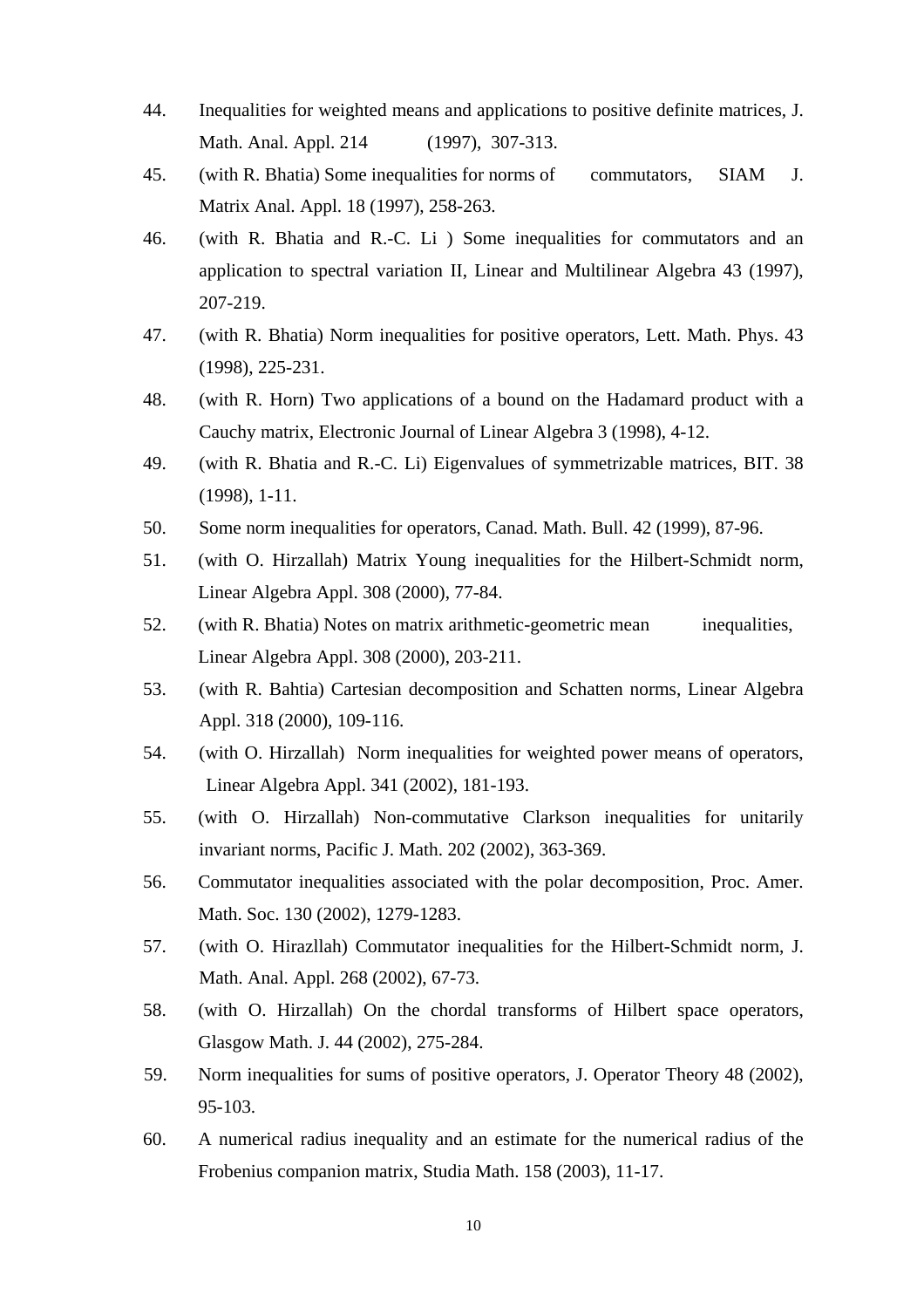- 61. Bounds for the zeros of polynomials from matrix inequalities, Arch. Math. 81 (2003), 601-608.
- 62. Norm inequalities for sums and differences of positive operators, Linear Algebra Appl. 383 (2004), 85-91.
- 63. (with R. Bhatia) Clarkson inequalities with several operators, Bull. London Math. Soc. 36 (2004), 820-832.
- 64. Numerical radius inequalities for Hilbert space operators, Studia Math. 168 (2005), 73-80.
- 65. Spectral radius inequalities for Hilbert space operators, Proc. Amer. Math. Soc. 134 (2006), 385-390.
- 66. Norm inequalities for sums of positive operators. II, Positivity 10 (2006), 251- 260.
- 67. (with K. Shebrawi) Some decomposition results for companion matrices, J. Math. Anal. Appl. 318 (2006), 626-633.
- 68. Some intertwining relations modulo operator ideals, Glasgow Math. J. 48 (2006), 111-117.
- 69. Bounds and a majorization for the real parts of the zeros of polynomials, Proc. Amer. Math. Soc.135 (2007), 659-664.
- 70. (with K. Shebrawi) Bounds for the zeros of polynomials from matrix inequalities. II, Linear and Multilinear Algebra 55 (2007), 147-158.
- 71. (with O. Hirazllah) Inequalities for sums and direct sums of Hilbert space operators, Linear Algebra Appl. 424 (2007), 71-82.
- 72. (with M. El-Haddad) Numerical radius inequalities for Hilbert space operators. II, Studia Math. 182 (2007), 133-140
- 73. Inequalities for commutators of positive operators, J. Funct Anal. 250 (2007), 132-143.
- 74. Norm inequalities for commutators of positive operators and applications, Math. Z. 258 (2008), 845-849.
- 75. (with R. Bhatia) The matrix arithmetic-geometric mean inequality revisited, Linear Algebra Appl. 428 (2008), 2177-2199.
- 76. (with R. Bhatia) Commutators, pinchings, and spectral variation, Oper. Matrices 2 (2008), 143-151.
- 77. (with O. Hirzallah) Non-commutative Clarkson inequalities for n-tuples of operators, Integral Equations Operator Theory 60 (2008), 369-379.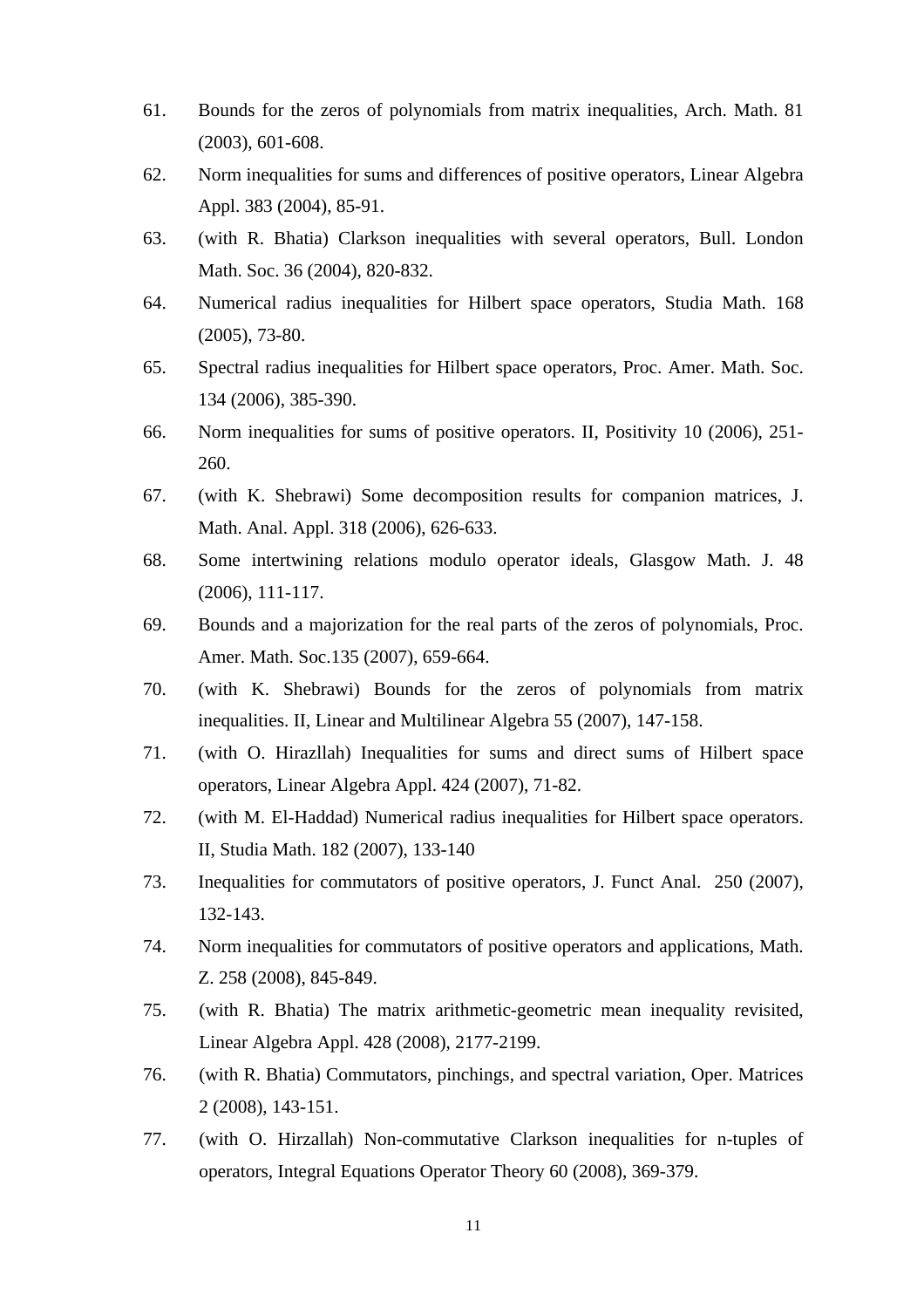- 78. (with W. Bani-Domi) Norm equalities and inequalities for operator matrices, Linear Algebra Appl. 429 (2008), 57-67.
- 79. Norm inequalities for commutators of self-adjoint operators, Integral Equations Operator Theory 62 (2008), 129-135.
- 80. Norm inequalities for commutators of normal operators, Inequalities and Applications' 07, Internat. Ser. Numer. Math., Birkhäuser Verlag, Basel, Vol. 157 (2008), 147-154.
- 81. Singular value inequalities for commutators of Hilbert space operators, Linear Algebra Appl. 430 (2009), 2362-2367.
- 82. (with K. Shebrawi) Bounds and majorization relations for the zeros of polynomials, Numer. Funct. Anal. Optim. 30 (2009), 98-110.
- 83. (with W. Bani-Domi) Numerical radius inequalities for operator matrices, Linear and Multilinear Algebra 57 (2009), 421-427.
- 84. (with R. Bhatia) The singular values of  $A + B$  and  $A + iB$ , Linear Algebra Appl. 431 (2009), 1502-1508.
- 85. (with Y. Manasrah) Improved Young and Heinz inequalities for matrices, J. Math. Anal. Appl. 361 (2010), 262-269.
- 86. (with O. Hirzallah and M. Moslehian) Schatten p-norm inequalities related to a characterization of inner product spaces, Math. Inequal. Appl. 13 (2010), 235- 241.
- 87. (with O. Hirzallah) Singular values, norms, and commutators, Linear Algebra Appl. 432 (2010), 1322-1336.
- 88. (with J.-C. Bourin and O. Hirzallah) Jensen matrix inequalities and direct sums, Linear and Multilinear Algebra, in press.
- 89. On the convexity of the Heinz means, Integral Equations Operator Theory, in press.
- 90. (with T. Kosem and C.-K, Li) Problems and conjectures in matrix and operator inequalities, preprint.
- 91. (with Y. Manasrah) Reverse Young and Heinz inequalities for matrices, preprint.